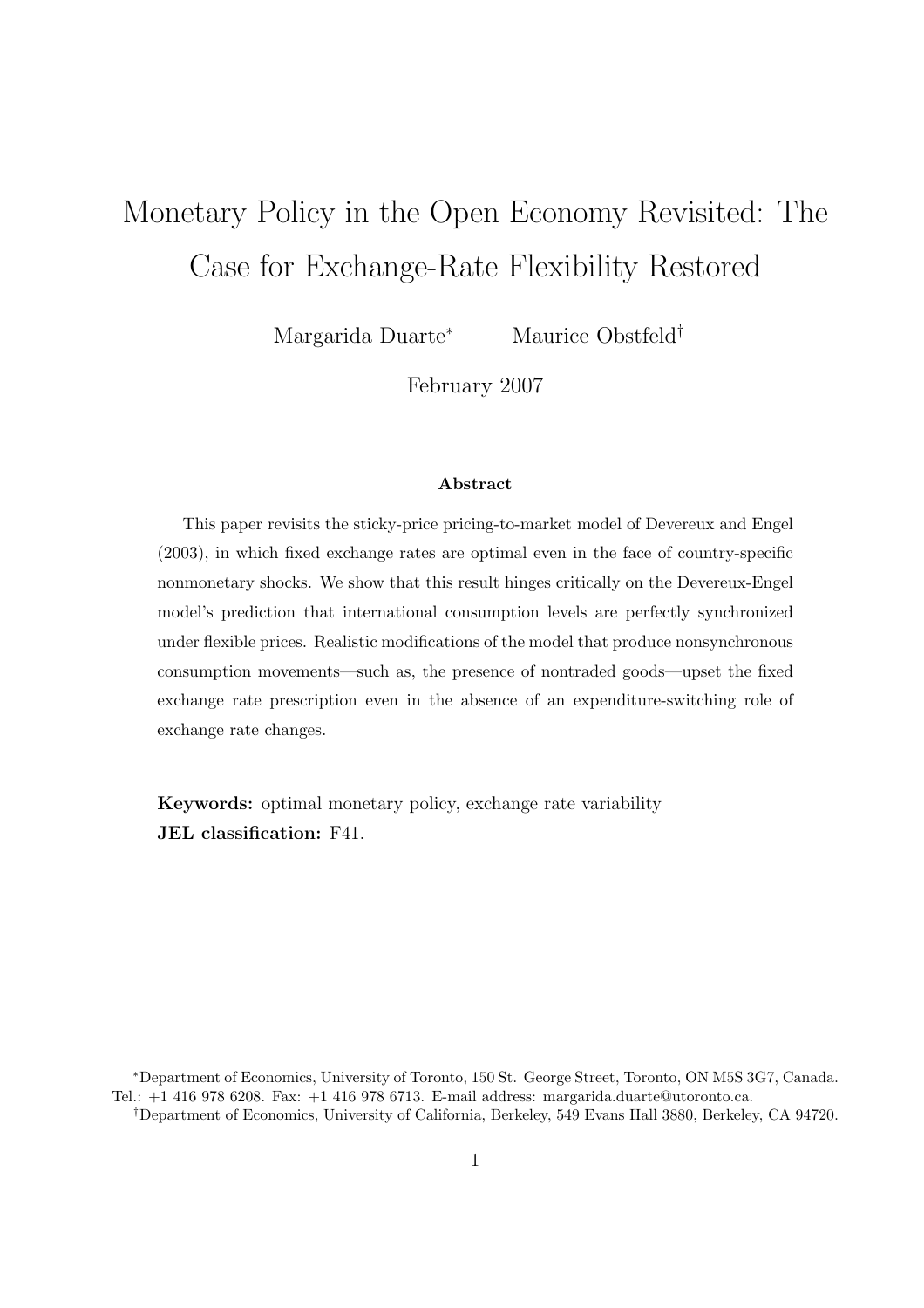# 1 Introduction

This paper revisits the question of optimal exchange rate variability when prices cannot adjust immediately after country-specific real shocks. The traditional approach to this question dates back to Friedman (1953) and even earlier writers, who argued in favor of flexible exchange rates. In conventional open-macro models, dating back to the seminal works of Fleming and Mundell in the 1960s, imports are priced in the currency of the producer and the law of one price holds for tradable goods. The pricing assumption implies that the passthrough of an exchange rate change to import prices is complete and immediate: when a currency depreciates, for example, the prices of all imports rise immediately in proportion to the depreciation. This relative price change generates an expenditure-switching effect between home and foreign goods and lends a stabilization role to exchange rates in the face of country-specific real shocks. Empirical evidence, however, suggests that the assumptions of costless international trade and rapid, unitary pass-through are in general oversimplifications, lending further interest to the study of macromodels featuring market segmentation and pricing-to-market in international trade.<sup>1</sup>

In a pioneering paper, Devereux and Engel (2003)—DE hereafter—extend sticky-price models in the "new open economy macroeconomics" vein to incorporate price-setting in buyers' currencies by price-discriminating exporters. A key feature of the DE model is that exchange rate changes are not associated in the short run with changes in the relative import prices that confront consumers and, thus, do not generate an expenditure switching effect between local and imported goods. One might infer that in models such as DE's, featuring pricing to market and local-currency pricing, exchange rate variation cannot stabilize the economy as it does in the Mundell-Fleming model, by switching aggregate demand between home and foreign goods. And indeed, DE conclude, on the basis of a welfare analysis in their model, that fixed exchange rates are optimal even in the presence of idiosyncratic national productivity shocks. This inference would seem to overturn the conventional wisdom that country-specific real shocks make exchange-rate flexibility desirable. See Engel (2002) for an elaboration of this theme.

In this paper, we demonstrate that flexible exchange rates are optimal in realistic variants

<sup>&</sup>lt;sup>1</sup>See Goldberg and Knetter (1997) for a survey of international pricing. On trade costs in general, see Anderson and van Wincoop (2004).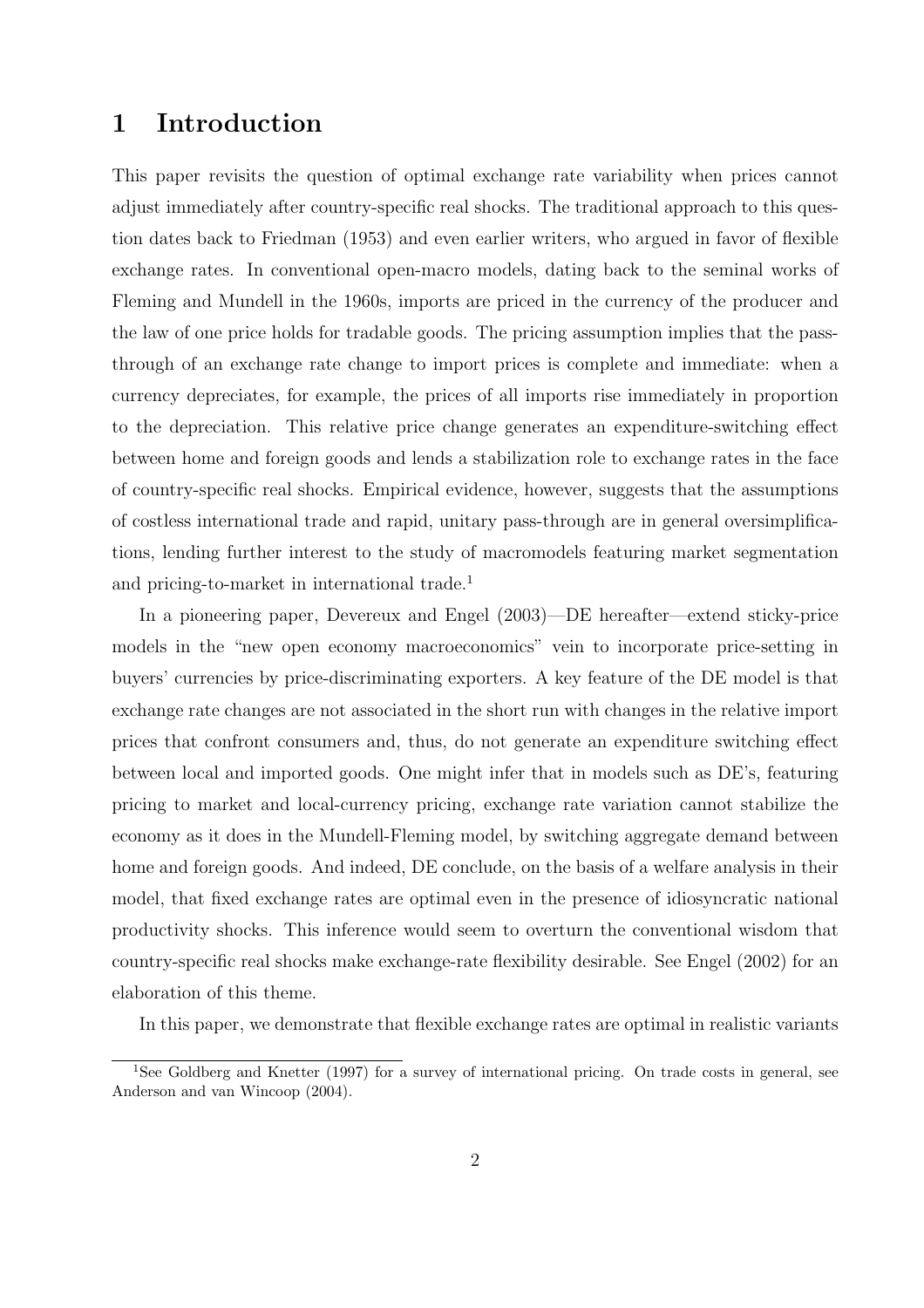of the DE model which still feature a complete absence of expenditure-switching effects of exchange rate changes. In our model, it is optimal for monetary authorities to affect domestic aggregate demand differently in response to country-specific real shocks, implying a flexible exchange rate under optimal policies. In DE's model, the optimality of fixed exchange rates is primarily due to a knife-edge and unrealistic symmetry restriction embedded in their model that eliminates the need for distinct effects of monetary policy on aggregate demand across countries. We emphasize that DE's result is not due to the absence of expenditure-switching effects of exchange rate changes. It is important to stress that we are not simply making the point that an absence of expenditure-switching exchange rate effects on consumer spending leaves room for exchange-rate flexibility.<sup>2</sup> Instead, we show that even a *complete* absence of expenditure-switching effects need not nullify the case for flexible exchange rates in more realistic variants of the DE model. The specific modification we make to the DE model is to add nontradable goods, although our analysis suggests that a number of alternative plausible modifications would have a similar effect on the model's predictions about optimal monetary policy.<sup>3</sup> Our conclusion is that while more detailed theorizing about open-economy price rigidities is extremely valuable, the channels of monetary policy transmission can be subtle and researchers should accordingly be cautious in leaping to radical policy conclusions.

### 2 Intuition for the Basic Result

A central building block of DE's model is an assumption of complete international asset markets. With segmentation across national goods markets, but free trade in international asset markets, prices of state-contingent claims to future money payments are equalized internationally. That equality leads to the condition for international risk sharing tested by Backus and Smith (1993). Let C denote a consumption index, P the overall money price level, S the exchange rate (domestic price of foreign currency), and let asterisks denote the corresponding foreign variables. Furthermore, for simplicity assume a constant coefficient of

<sup>&</sup>lt;sup>2</sup>Thus, Obstfeld and Rogoff (2000) argue that the pass-through of exchange rates to producer prices is relevant. Following up on this point, Obstfeld (2001) presents a formal analysis in which producers respond to the implied relative-price changes, even though relative consumer prices are all predetermined.

<sup>3</sup>Duarte (2004) and Obstfeld (2004) demonstrate the case for flexible exchange rates in models with pricing-to-market in local currency and nontraded goods. Duarte works with a variant of the model of Corsetti and Pesenti (2001). Obstfeld uses a variant of the DE model in which the nominal interest rate is the monetary policy instrument and shocks can be temporary.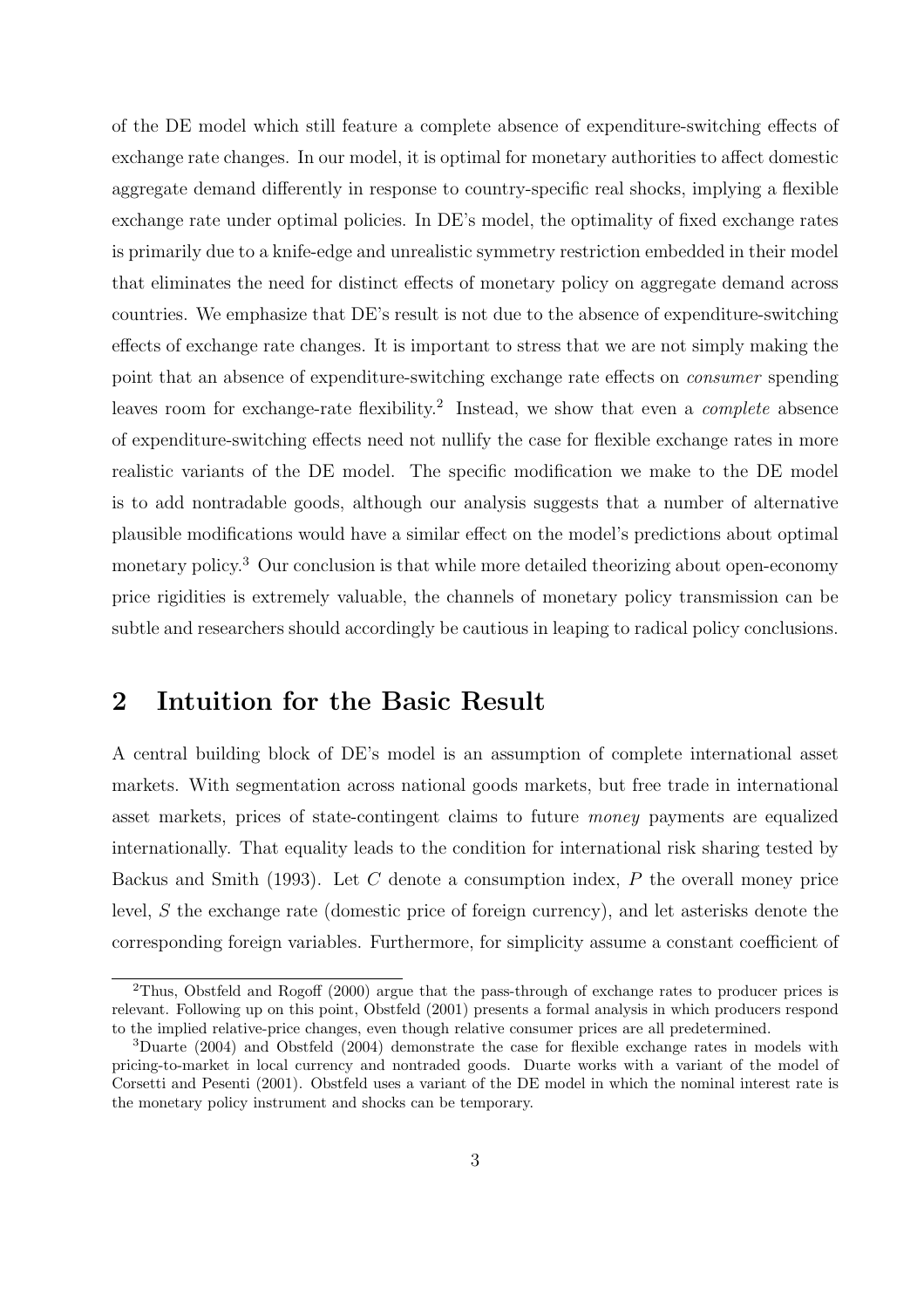relative risk aversion,  $\rho$ . Then the Backus-Smith risk-sharing condition takes the form:

$$
\frac{C_{t+1}^{-\rho}/P_{t+1}}{C_t^{-\rho}/P_t} = \frac{\left(C_{t+1}^*\right)^{-\rho}/S_{t+1}P_{t+1}^*}{\left(C_t^*\right)^{-\rho}/S_tP_t^*}.
$$

That is, the growth rate of the marginal consumption value of a currency unit is equal across countries in all states of nature.

In the DE model,  $C$  and  $C^*$  always move together under flexible prices. More importantly, because of risk sharing,  $C$  and  $C^*$  move together even when one country alone experiences a change in its technological productivity. In a number of models with sticky prices, for instance, Obstfeld and Rogoff (2000), optimal monetary policy simply replicates the flexibleprice equilibrium. In general that is impossible with local-currency pricing, because monetary policy lacks any capacity to alter the relative prices that consumers face, notwithstanding technological or other shocks that might render those prices obsolete. As DE prove, however, the responses of consumptions to real shocks are the same under optimal monetary policies as under flexible prices. That is, in response to country-specific real shocks, both countries experience proportionally equal changes in consumption.

That finding immediately leads to the prescription that exchange rates should remain fixed in the face of idiosyncratic real shocks. Consider the preceding risk sharing condition. Suppose that an unexpected increase in home productivity occurs, that the exchange rate is fixed, and that price levels do not respond to this shock in the short run. Under optimal monetary policies,  $C$  and  $C^*$  rise in proportion. Since price levels cannot move, the risk sharing condition, continues to hold without an exchange rate change.

Conversely, however, suppose that, home and foreign consumptions do not move in proportion under flexible prices. This is the case with nontraded goods, which cause the overall consumption indexes  $C$  and  $C^*$  to respond disproportionately strongly to domestic productivity shocks.<sup>4</sup> As we show below, even with nontradables, it is still feasible and optimal for monetary policies to mimic the flexible-price responses of consumption to real shocks. In that case, however, the rigidity of price levels implies that the exchange rate must move under optimal policies. The risk-sharing condition shows why: if consumptions move asymmetrically, only an exchange rate change can preserve the marginal equality above. In general,

 $4$ Other preference assumptions — such as domestic preference for domestic tradable goods — would produce the same effect.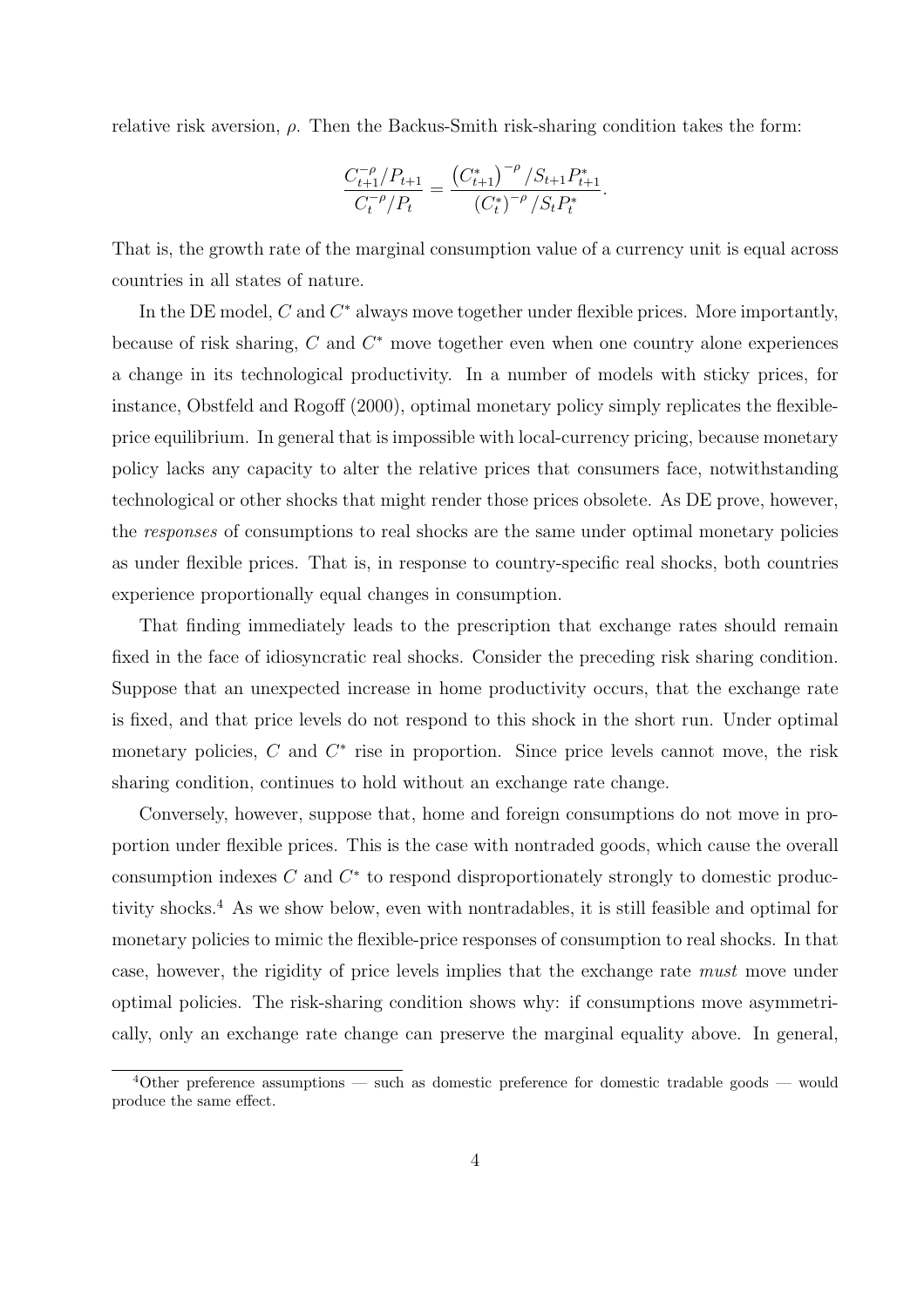countries that experience idiosyncratic productivity increases will also experience currency depreciation under optimal monetary policies.

# 3 The Model

We extend the model specification proposed by DE to include nontradable consumption goods. Considering nontradable goods in open-economy macro models is relevant for at least two reasons. First, nontradable goods form a substantial portion of aggregate consumption baskets.<sup>5</sup> Second, the presence of nontradable goods generates asymmetries across countries that are relevant for the study of optimal monetary responses to country-specific non-monetary shocks.

There are two countries, denoted home and foreign, and each country is inhabited by a unit mass of identical consumers. A country's firms produce a continuum of tradable goods and a continuum of nontradable goods, with each producer being a monopolistic supplier of a variety. Varieties of goods (tradable and nontradable) are indexed by  $i \in [0, 1]$  in the home country and by  $i^* \in [0, 1]$  in the foreign country.<sup>6</sup>

Markets for tradable goods are internationally segmented, such that consumers face infinite costs in purchasing tradables abroad. A producer of tradable goods may, however, sell domestically or abroad, and the assumed market segmentation allows the producer to price-discriminate on the basis of consumer nationality. We assume that producers set prices in the customers' currency a period in advance of sales, delivering all the supply demanded at that preset local-currency price. Therefore, there are no expenditure-switching effects between local and imported goods associated with exchange rate changes.

The two countries are (ex-ante) symmetric and we will only describe the home economy. Foreign variables are denoted with an asterisk.

<sup>&</sup>lt;sup>5</sup>See, for example, Stockman and Tesar (1995) who argue that the share of nontradable goods in private final consumption in OECD countries ranges from 30 to 50 percent. Indeed, when one recognizes that the retail prices of supposedly "tradable" consumer goods incorporate important nontradable components such as advertising and domestic shipping, the share of nontradables in GDP is more likely to be closer to 75 percent.

 ${}^{6}$ To make our points most simply, we assume equally-sized countries.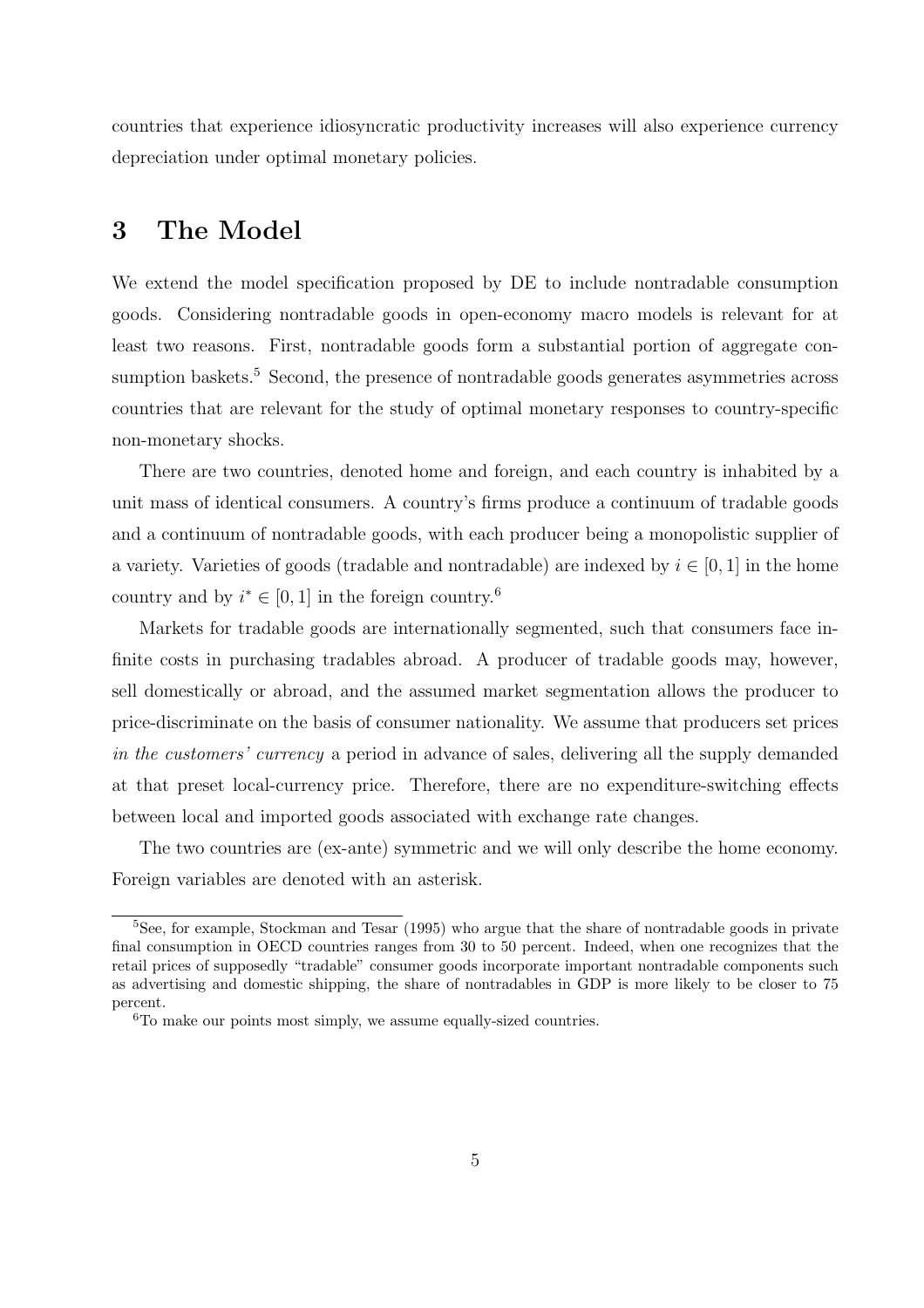A representative consumer maximizes

$$
U_0 = \mathcal{E}_0 \left\{ \sum_{t=0}^{\infty} \beta^t \left[ \frac{C_t^{1-\rho}}{1-\rho} + \frac{\chi}{1-\varepsilon} \left( \frac{M_t}{P_t} \right)^{1-\varepsilon} V_t - \eta L_t \right] \right\},\,
$$

where  $M$  stands for domestic money holdings,  $V$  is a shock to money demand,  $L$  is labor supply,  $\eta, \rho > 0$ , and  $\beta \in (0, 1)$ . Consumers have access to complete markets for statecontingent money payoffs; they receive labor income  $WL$  from firms, dividends  $\Pi$  from domestic firms, and transfers  $T$  from the government; consumption expenditures are  $\overline{PC}$ .

The overall consumption index  $C$  depends on consumption of nontradables (subscript  $N$ ) as well as tradables (subscript  $T$ ),

$$
C = \frac{C_T^{\gamma} C_N^{1-\gamma}}{\gamma^{\gamma} (1-\gamma)^{1-\gamma}},
$$

with the special case  $\gamma = 1$  delivering the DE model. The tradables subindex,  $C_T$ , depends on consumption levels for tradables originating in the home and foreign countries,

$$
C_T = \frac{C_H^{\varphi} C_F^{1-\varphi}}{\varphi^{\varphi} (1-\varphi)^{1-\varphi}}.
$$

The corresponding tradables subindex for the representative foreign agent is

$$
C_T^* = \frac{(C_H^*)^{\varphi^*}(C_F^*)^{1-\varphi^*}}{\varphi^{*\varphi^*}(1-\varphi^*)^{1-\varphi^*}}.
$$

When  $\varphi = \varphi^*$ , as assumed by DE, preferences for tradable goods are identical across countries. The parameter restriction  $\varphi = \varphi^*$  does not allow for the empirical consumption bias toward tradable goods produced locally (which would be consistent with the alternative parameter restrictions  $\varphi > 0.5$  and  $1 - \varphi^* > 0.5$ ). Hereafter, however, we follow DE in assuming that  $\varphi = \varphi^*$ , and we specialize further to the case in which  $\varphi = \varphi^* = 1/2$ . This choice does not reduce in any essential way the generality of our results.<sup>7</sup>

The home and foreign tradables sub-indices  $C_H$  and  $C_F$  are constant-elasticity-of-substitution aggregates of the quantity consumed of all varieties of the good,  $C_H(i)$  and  $C_F(i^*)$ , respectively. The elasticity of substitution between differentiated varieties is  $\lambda$ , with  $\lambda > 1$ .

<sup>&</sup>lt;sup>7</sup>Generalizing the DE setup by allowing  $\varphi \neq \varphi^*$ , instead of considering nontradable goods, would likewise generate a stabilization role for exchange rate changes.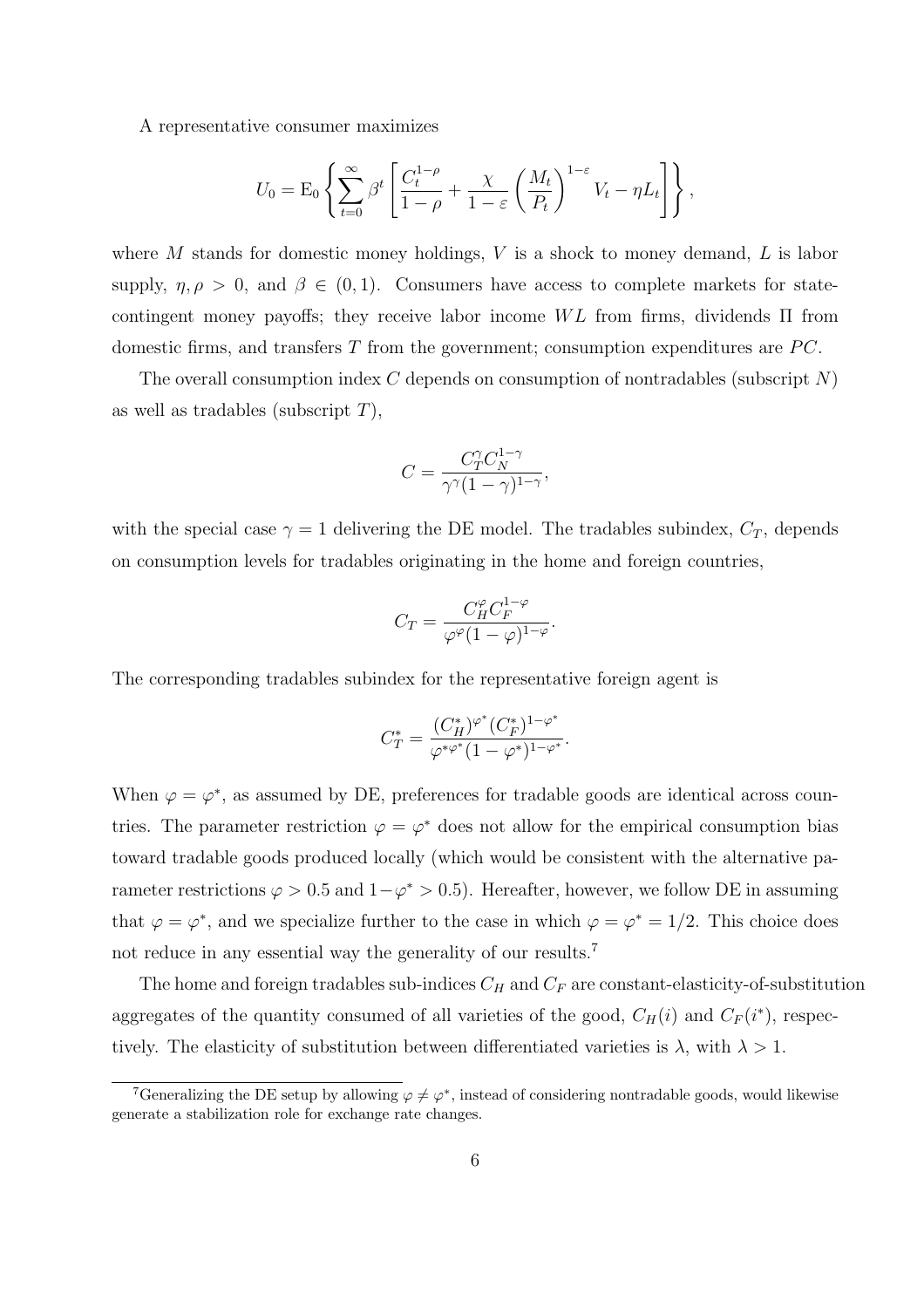The aggregate price index and the price index for tradable goods are given by

$$
P = P_T^{\gamma} P_N^{1-\gamma},
$$

and

$$
P_T = P_H^{\frac{1}{2}} P_F^{\frac{1}{2}},
$$

where the price indices for home and foreign tradable goods and nontradable goods are

$$
P_j = \begin{cases} \left[ \int_0^1 P_j(i)^{1-\lambda} di \right]^{\frac{1}{1-\lambda}}, & j = H, N, \\ \left[ \int_0^1 P_j(i^*)^{1-\lambda} di^* \right]^{\frac{1}{1-\lambda}}, & j = F. \end{cases}
$$

There are two sectors of production in each country. As we have noted, firms in each sector are monopolistic competitors. The production function for firms in the home country is given by

$$
Y_j(i) = \theta L_j(i), \quad j = H, N.
$$

The random variable  $\theta$  represents the economy-wide country-specific productivity level of the home country.<sup>8</sup>

The government prints the local currency and distributes it to consumers. The gross growth rate of the log of the money supply is denoted by  $\mu_t$ . Monetary policy will be described by a rule for  $\mu$ .

The model is driven by shocks to money demand (velocity) and productivity in each country. We assume that the log technology and velocity shocks follow random walks, with  $u_t$  and  $u_t^*$  denoting the innovations in log technology and  $v_t$  and  $v_t^*$  those in log velocity. The innovations  $u_t$ ,  $u_t^*$ ,  $v_t$ , and  $v_t^*$  are mean-zero i.i.d. normally distributed random variables. In addition, innovations are independent across countries.

<sup>&</sup>lt;sup>8</sup>For simplicity, we abstract from sector-specific productivity shocks. Although sector-specific shocks would complicate the model's implied optimal monetary rules, welfare-maximizing monetary policies would still respond to the economy-wide average of sector-specific shocks as we describe below.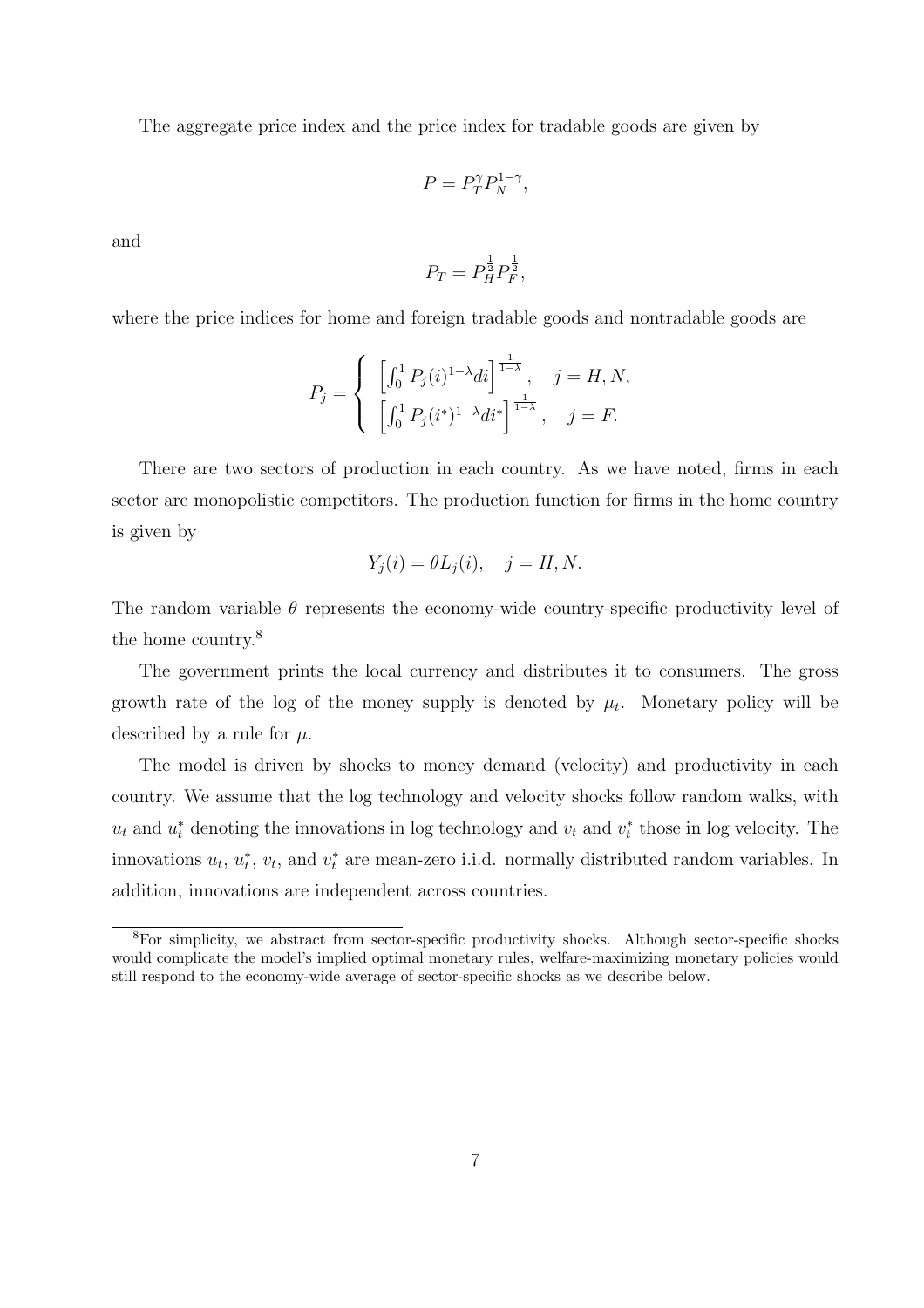### 4 The Flexible-Price Consumption Equilibrium

When prices are flexible, all firms set prices as a constant markup,  $\lambda/(1-\lambda)$ , over nominal marginal cost  $(W/\theta)$  for firms located in the home country and  $W^*/\theta^*$  for firms located in the foreign country). Using the first-order optimality conditions for individual consumption, one can show that aggregate consumption levels are given by

$$
C_t = \left[ \left( \frac{\lambda - 1}{\lambda \eta} \right) (\theta_t \theta_t^*)^{\frac{\gamma}{2}} \theta_t^{1 - \gamma} \right]^{\frac{1}{\rho}}
$$
(1)

in the home country and

$$
C_t^* = \left[ \left( \frac{\lambda - 1}{\lambda \eta} \right) (\theta_t \theta_t^*)^{\frac{\gamma}{2}} (\theta_t^*)^{1 - \gamma} \right]^{\frac{1}{\rho}}
$$
(2)

in the foreign country.<sup>9</sup>

When all goods are tradable ( $\gamma = 1$ ), consumption is equalized across countries, as it depends on the same combination of home and foreign productivity levels. In contrast, when some goods are nontradable (i.e.,  $\gamma$  < 1), a country's consumption level depends disproportionately on its own aggregate productivity level — domestic nontraded goods, by definition, cannot be shipped abroad to augment foreigners' consumption. Therefore, consumption levels need not be equalized across countries, or move in a synchronized fashion, with flexible prices.

The possibility of an asymmetric equilibrium consumption response under *flexible* prices suggests that, under *sticky* prices, the optimal responses of monetary policies to countryspecific shocks may differ across countries. If so, the nominal exchange rate would have to vary under optimal monetary policies. We will now see that this intuition is correct. Optimal monetary policy, while not able to replicate flexible-price levels of consumption, does replicate flexible-price consumption *responses* to shocks. Because these responses may differ internationally when  $\gamma$  < 1, countries' best monetary policy rules must allow exchange rates to move.<sup>10</sup>

<sup>9</sup>Derivations of all expressions below can be found in an appendix available from the authors upon request. <sup>10</sup>With transitory rather than permanent productivity shocks, asymmetric consumption responses would lead to international real and nominal interest differentials; see Obstfeld (2004).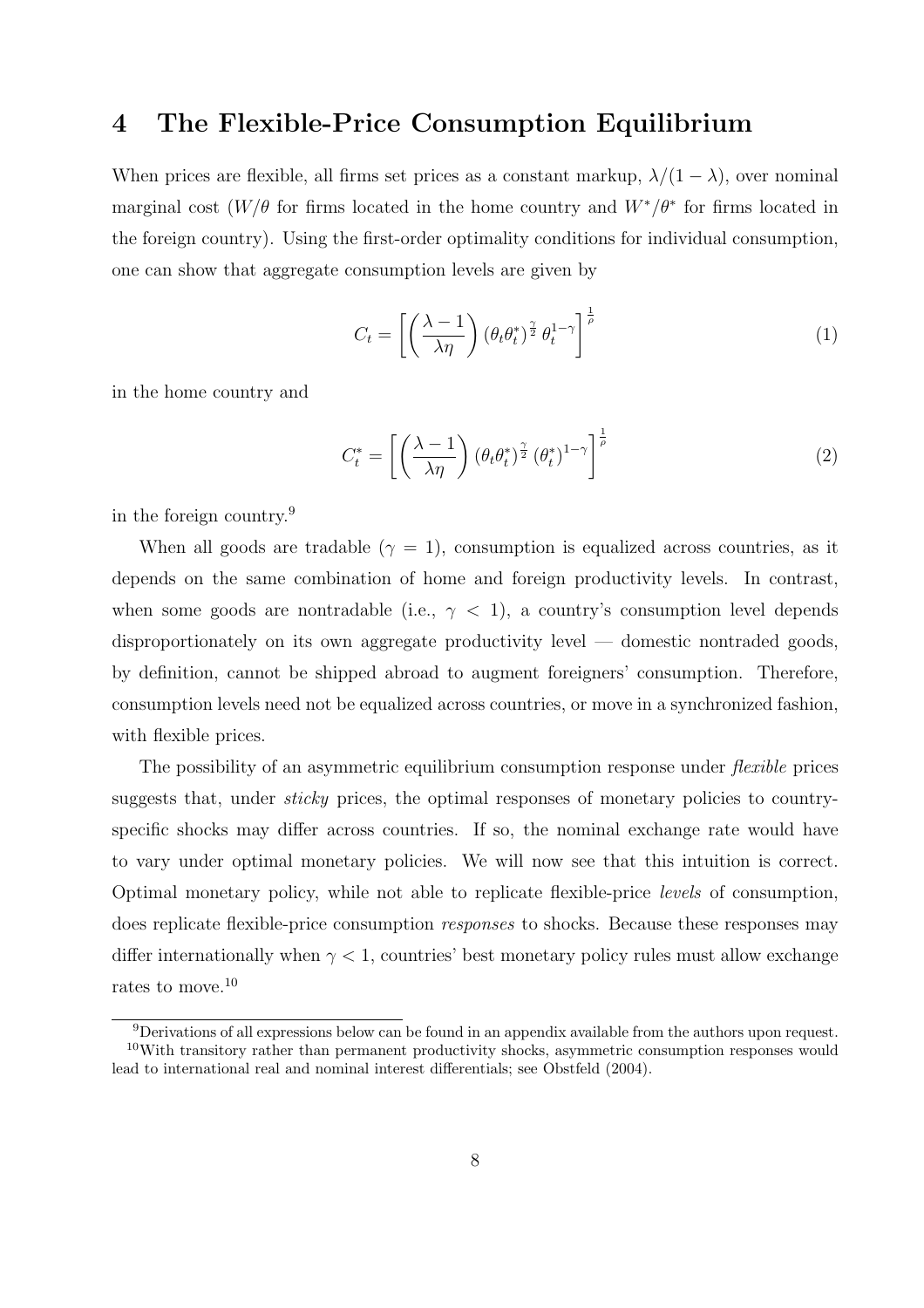# 5 The Equilibrium with Preset Nominal Prices

In the sticky-price version of the model, firms choose the nominal prices for their goods one period in advance so as to maximize expected profits. Firms choose a home-currency price for domestic sales and a foreign-currency price for exports: This is the assumption of pricingto-market in local rather than producer currency. The local-currency pricing specification is broadly consistent with empirical evidence documenting a small short-run response of consumer prices, even for imported goods, to changes in the nominal exchange rate. The optimal prices for the home producer  $i$  of tradable and nontradable goods sold in the home market are h i

$$
P_{j,t}(i) = \frac{\lambda}{\lambda - 1} \frac{\mathcal{E}_{t-1} \left[ C_t^{1-\rho} \frac{W_t}{\theta_t} \right]}{\mathcal{E}_{t-1} \left[ C_t^{1-\rho} \right]}, \quad j = h, N,
$$

while the foreign-currency price used for export sales of the home good is

$$
P_{H,t}^{*}(i) = \frac{\lambda}{\lambda - 1} \frac{\mathbf{E}_{t-1} \left[ C_{t}^{*1-\rho} \frac{W_{t}}{S_{t} \theta_{t}} \right]}{\mathbf{E}_{t-1} \left[ C_{t}^{*1-\rho} \right]}.
$$

The nominal exchange rate,  $S_t$ , is the home-currency price of foreign currency. There are corresponding formulas for foreign-based producers, dependent on foreign nominal marginal cost,  $W_t^*/\theta_t^*$ .

Let lower-case letters denote the logs of variables denoted by upper-case letters. It can be shown that in our model, (log) consumption innovations are given by

$$
c_t - \mathcal{E}_{t-1}c_t = \phi\left(\mu_t - \frac{\nu_t}{\varepsilon}\right) + \psi\left[\frac{\gamma}{2}(u_t + u_t^*) + (1 - \gamma)u_t\right],\tag{3}
$$

and

$$
c_t^* - \mathcal{E}_{t-1} c_t^* = \phi \left( \mu_t^* - \frac{\nu_t^*}{\varepsilon} \right) + \psi \left[ \frac{\gamma}{2} (u_t + u_t^*) + (1 - \gamma) u_t^* \right], \tag{4}
$$

where  $\phi = (1 + i\varepsilon)/(\rho(1 + i))$  and  $\psi = (\varepsilon - 1)/(\rho\varepsilon(1 + i))$ , and i denotes the (level of the) steady-state nominal interest rate.

Because there are nontradable goods, consumption innovations depend on numerically different combinations of home and foreign productivity shocks. As one would expect, innovations to consumption depend disproportionately on the local productivity shock. In contrast, when all goods are tradable (so that  $\gamma = 1$ ), innovations to consumption in each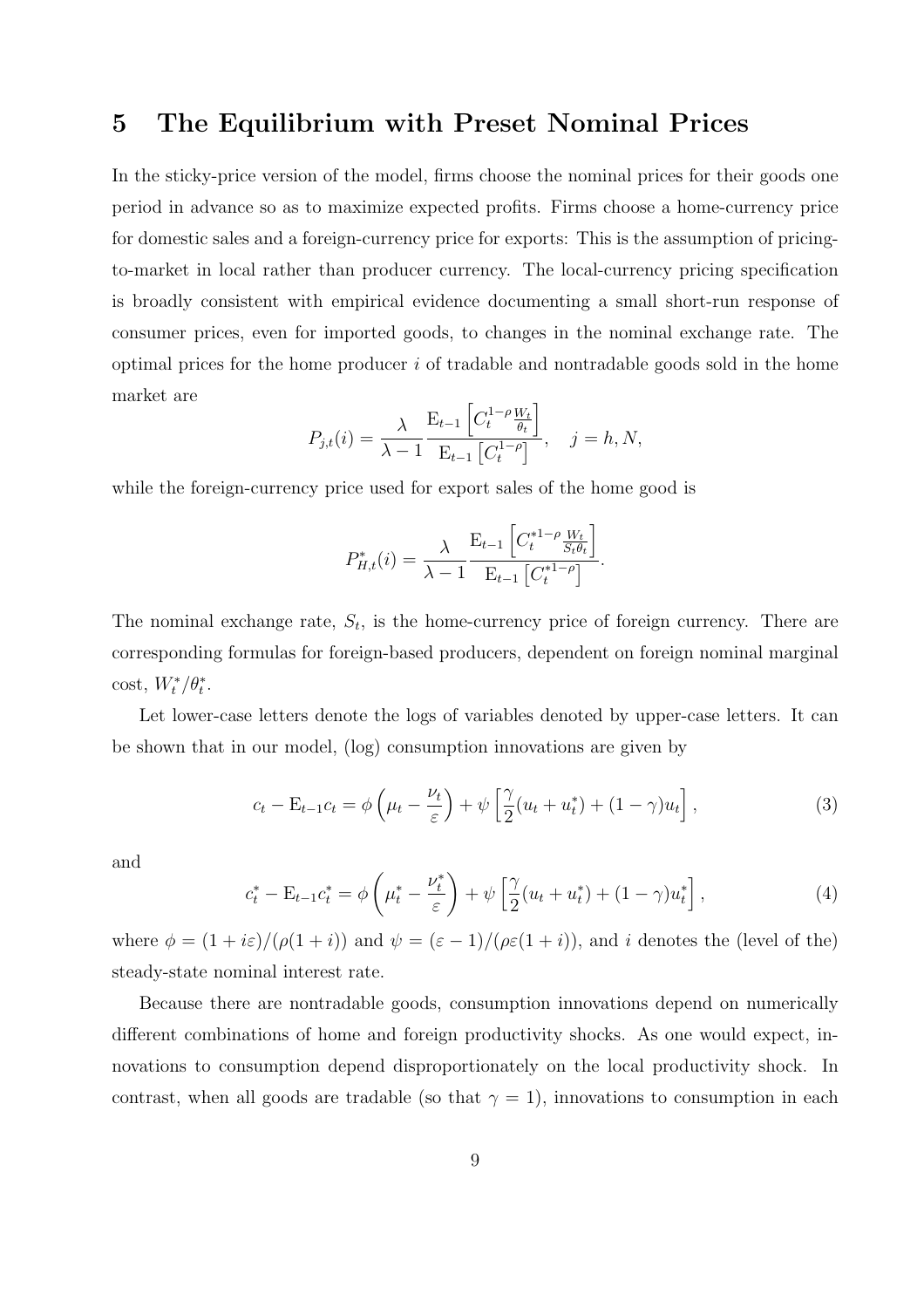country depend on the same combination of productivity shocks,  $(u_t + u_t^*)/2$ . This feature of the model follows from the extreme symmetry of the model when  $\gamma = 1$ , including the assumption of complete markets. In the absence of nontradables, preferences are identical across countries and are defined over the same basket of goods.

Since the presence of nontradable goods implies that productivity shocks have distinct effects on consumption across countries, it follows that, in equilibrium, the nominal exchange rate can also depend on productivity shocks. In our model, changes in the exchange rate are given by

$$
s_t - s_{t-1} = \rho \psi (1 - \gamma) (u_t - u_t^*) + \rho \phi \left[ \mu_t - \mu_t^* - \frac{1}{\varepsilon} (\nu_t - \nu_t^*) \right] - \frac{i(\varepsilon - 1)}{1 + i} [p_t - p_{t-1} - (p_t^* - p_{t-1}^*)].
$$
 (5)

When all goods are tradable, changes in the nominal exchange rate do not depend on countryspecific real shocks (in the absence of monetary rules that target these shocks). With nontradables, the exchange rate does respond to country-specific real shocks if  $\psi \neq 0$  (which is true if and only if  $\varepsilon \neq 1$ ).

### 6 Optimal Monetary Policies

We now turn to the implications of nontradable goods for optimal monetary policies. We assume that the monetary authority in each country commits to preannounced state-contingent monetary policy feedback rules. These are chosen to maximize the (nonmonetary) expected utility of the country's representative consumer, taking the other country's monetary rule as given.<sup>11</sup> We consider monetary rules that are log-linear functions of innovations to productivity levels and velocity:  $\mu_t = a_1 u_t + a_2 u_t^* + a_3 \nu_t + a_4 \nu_t^*$  in the home country and  $\mu_t^* = b_1 u_t^* + b_2 u_t + b_3 \nu_t^* + b_4 \nu_t$  in the foreign country.

The Nash equilibrium in monetary policies is defined as the set  $\{a^N, b^N\}$ , where  $a =$  ${a_1, a_2, a_3, a_4}$  and  $b = {b_1, b_2, b_3, b_4}$ , which solve

$$
\max_{a} \mathcal{E}_0 U(a, b^N),\tag{6}
$$

<sup>&</sup>lt;sup>11</sup>Formally, we look at policies optimal as  $\chi \to 0$  in the utility function  $U_0$  described above.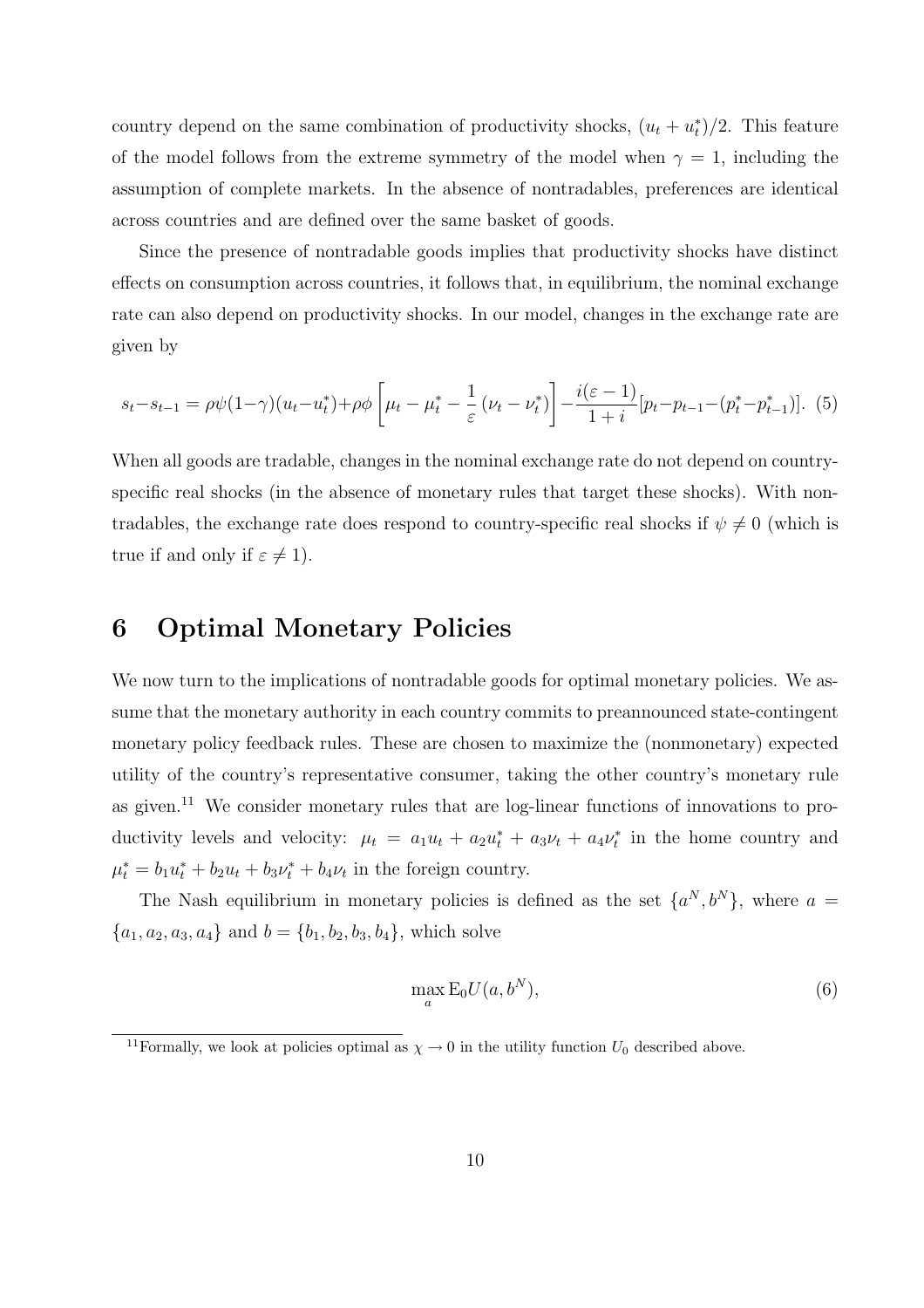and

$$
\max_{b} \mathcal{E}_0 U^*(a^N, b),\tag{7}
$$

subject to the model's structural equations for consumption and labor effort in the two countries.

The solution to problems (6) and (7) is given by

$$
a_1^N = \frac{\gamma}{2\varepsilon} + \frac{1-\gamma}{\varepsilon}, a_2^N = \frac{\gamma}{2\varepsilon}, a_3^N = \frac{1}{\varepsilon}, a_4^N = 0,
$$
\n(8)

and

$$
b_1^N = \frac{\gamma}{2\varepsilon} + \frac{1-\gamma}{\varepsilon}, b_2^N = \frac{\gamma}{2\varepsilon}, b_3^N = \frac{1}{\varepsilon}, b_4^N = 0.
$$
 (9)

In the absence of nontradable goods, optimal monetary policy rules place the same weight on local and foreign productivity shocks. It follows from equation (5) that the nominal exchange rate remains constant following country-specific real shocks. This result replicates Proposition 2 of DE (p. 778). In contrast, when some goods are nontradable monetary authorities place a bigger weight on the local productivity shock than on the productivity shock originating abroad. It follows that the nominal exchange rate is not constant in general. That is, optimal monetary policies need not support a fixed exchange rate regime when some goods are nontradable.<sup>12</sup> In fact, it can be seen that the conditional variance of the exchange rate under optimal policies is proportional to the fraction of nontradable goods,  $(1 - \gamma)$ , and is given by

$$
var_{t-1}(s_t) = (1 - \gamma)^2 \left[ var(u_t) + var(u_t^*) \right]. \tag{10}
$$

The reader can now verify that, as claimed earlier, the responses of total consumption levels to technology shocks under optimal monetary policies are the same as in the flexibleprice equilibrium. For example, equation (1) implies that under the flexible-price allocation,

$$
\frac{\mathrm{d}c}{\mathrm{d}u} = \frac{1}{\rho} \left( 1 - \frac{\gamma}{2} \right).
$$

Under optimal monetary policy, however, we have the same result, for equation (3) implies

 $12$ It turns out that the Nash equilibrium actually is efficient — each country's equilibrium rule is a dominant strategy. This is also true in DE, but it is perhaps more surprising that the same result emerges when exchange rates vary.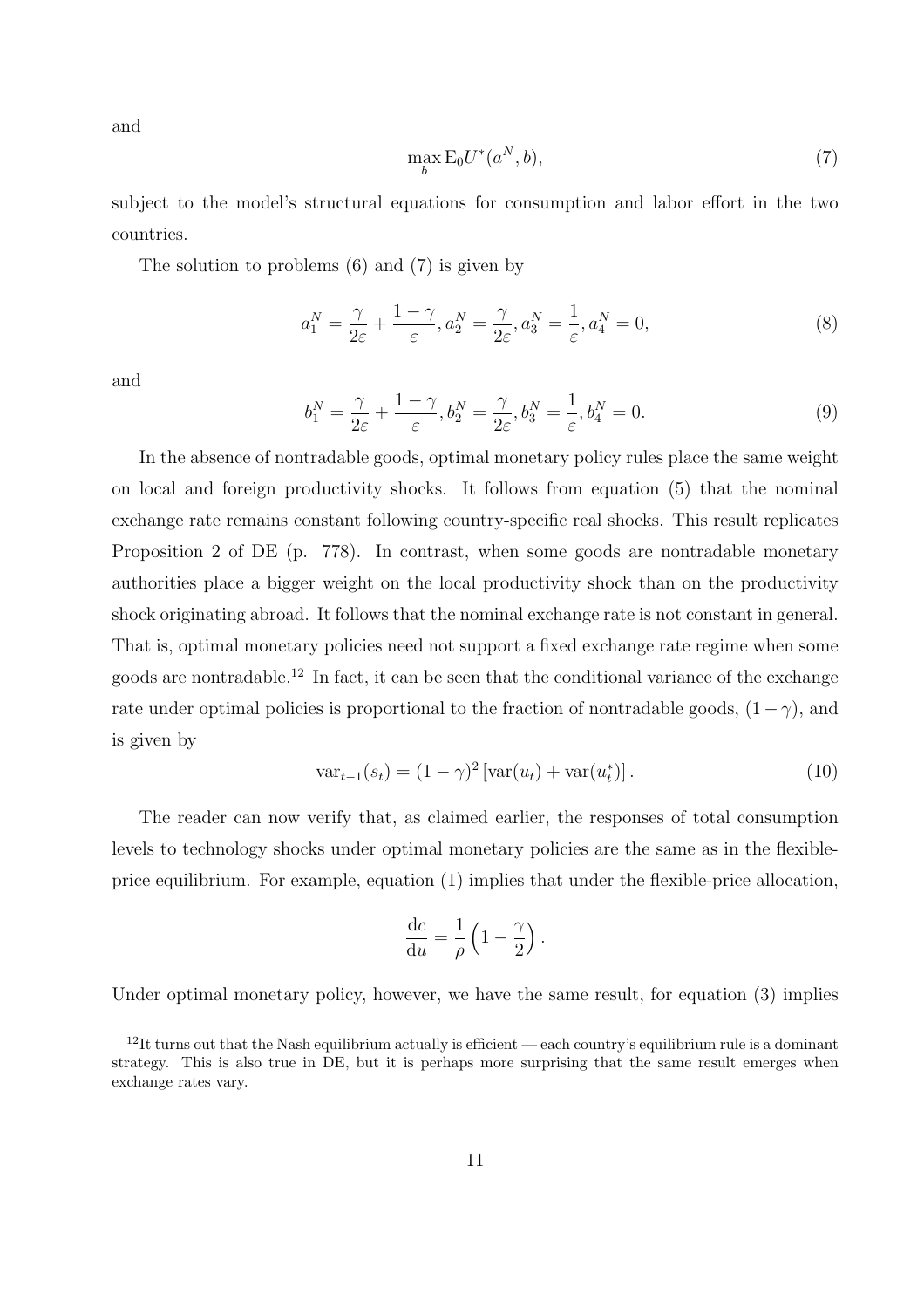that

$$
\frac{dc}{du} = \phi \left( \frac{d\mu}{du} \right) + \psi \left( 1 - \frac{\gamma}{2} \right),
$$

$$
= \frac{1}{\rho} \left( 1 - \frac{\gamma}{2} \right).
$$

Thus, as we argued earlier, asynchronous international consumption movements under flexible prices underlie the case for exchange-rate flexibility in this model. The nature of international consumption movements under flexible prices is determined in a simple way in this model by the specification of preferences. When preferences are identical across countries the DE result that fixed exchange rates are optimal follows. However, under more empirically plausible specifications where agents in different countries may have different preferences (by assuming that home and foreign agents value different baskets of goods nontraded goods — or that they value differently the same basket of goods — bias) it follows that exchange rates are flexible under optimal monetary policies.

In our model, the absence of expenditure-switching effects of exchange rate changes does not eliminate the optimality of exchange rate fluctuations in response to country-specific real shocks: With nontradable goods, it is optimal for the exchange rate to fluctuate in order to accommodate the efficient response of aggregate consumption. It should be noted, however, that the absence of expenditure-switching effects of exchange rate changes affects the magnitude of optimal exchange rate fluctuations in our model. In the conventional case in which firms set prices in the currency of the producer and exchange rate changes generate expenditure-switching effects, optimal monetary polices in our model replicate the flexible price equilibrium, even in the presence of nontradable goods.<sup>13</sup> In this case, the optimal exchange rate response to country-specific real shocks always replicates all relative prices that consumers face under the flexible-price equilibrium and the conditional variance of the

<sup>&</sup>lt;sup>13</sup>DE show that optimal monetary policies replicate that flexible price equilibrium when firms set prices in the currency of the producer and asset markets are complete. Note that in our model with nontradable goods technology shocks are not sector specific. Therefore, the relative price of nontradable to tradable goods is one, both in the equilibrium with flexible prices and sticky prices, and optimal monetary policies are not affected by the presence of nontradable goods.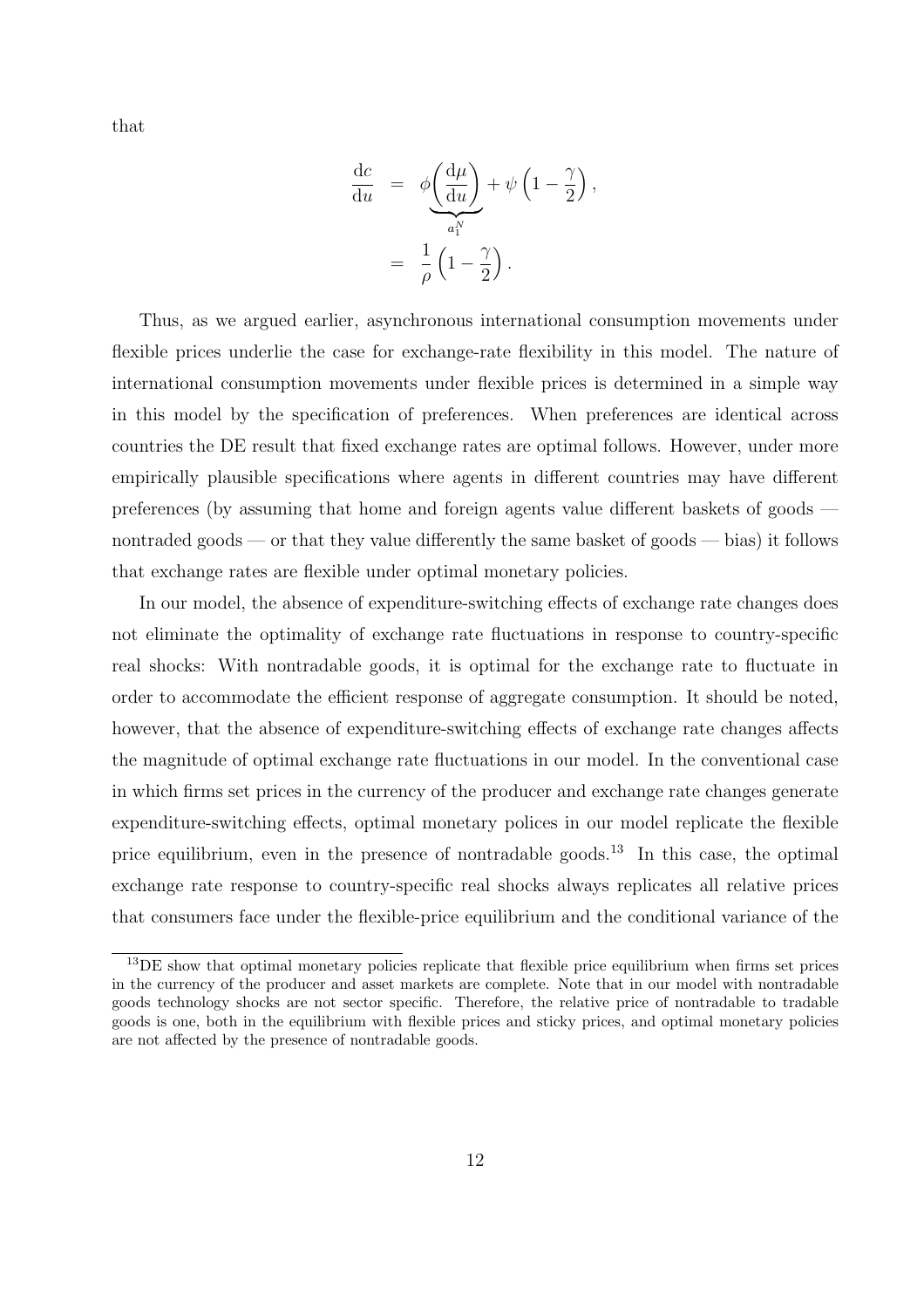exchange rate under optimal monetary policies is

$$
\text{var}_{t-1}(s_t) = \text{var}(u_t) + \text{var}(u_t^*).
$$

That is, in this case, the optimal degree of exchange rate volatility is not affected by the presence of nontraded goods, in contrast to the case of local-currency pricing described in equation (10). Moreover, for a given weight of nontradable consumption, the optimal degree of exchange rate volatility is higher when firms set prices in the currency of the producer than in the absence of expenditure-switching effects.

# 7 Conclusion

Taken together, DE and this paper suggest caution in analyzing the transmission mechanisms for monetary policy in open economies with complex price rigidities. The DE paper makes an important advance in demonstrating how alternative price-setting arrangements in open economies can alter the transmission mechanism. A distinct advantage of the new open economy macroeconomics approach is its accommodation of the detailed modelling of price-setting regimes, coupled with an exact analysis of the general-equilibrium welfare implications. In reality, national consumption movements are asymmetrical and international asset markets are incomplete. We therefore think it unlikely that optimal monetary responses to country-specific real shocks would ever imply rigid exchange rates in practice. Both DE and this paper, moreover, suggest that the sources of low exchange rate pass-through to consumer prices affect the optimal degree of exchange rate volatility. Like DE, we have limited our analysis to the qualitative dimensions of monetary policy, leaving for the future a close quantitative study of how alternative pricing arrangements and economic structures affect the optimal amount of exchange-rate volatility.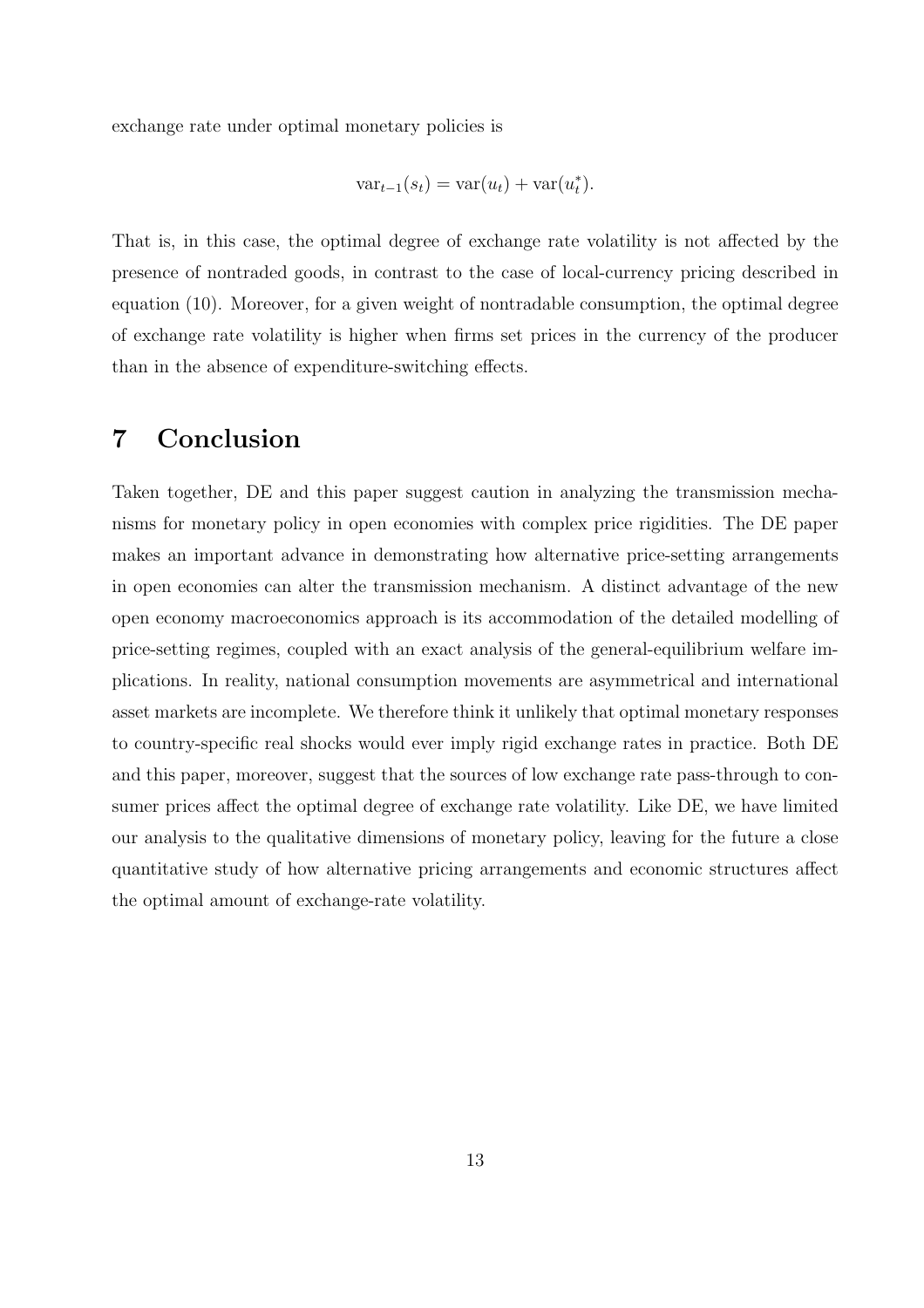# References

- [1] Anderson, J.E., van Wincoop, E., 2004. Trade Costs. Journal of Economic Literature 42 (3), 691-751.
- [2] Backus, D., Smith, G.W., 1993. Consumption and Real Exchange Rates in Dynamic Economies with Non-Traded Goods. Journal of International Economics 35 (November), 297-316.
- [3] Corsetti, G., Pesenti, P., 2001. International Dimensions of Optimal Monetary Policy. National Bureau of Economic Research Working paper No. 8230.
- [4] Devereux, M.B., Engel, C., 2003. Monetary Policy in the Open Economy Revisited: Price Setting and Exchange-Rate Flexibility. Review of Economic Studies 70 (October), 765-783.
- [5] Duarte, M., 2004. Monetary Policy and the Adjustment to Country-Specific Shocks. Federal Reserve Bank of Richmond Economic Quarterly 90 (2), 21-40.
- [6] Engel, C., 2002. Expenditure Switching and Exchange-Rate Policy. NBER Macroeconomics Annual 2002 17, 231-272.
- [7] Friedman, M., 1953. The Case for Flexible Exchange Rates. In: Essays in Positive Economics. The University of Chicago Press, Chicago, 157-203.
- [8] Goldberg, P.K., Knetter, M.M., 1997. Goods Prices and Exchange Rates: What Have we Learned?. Journal of Economic Literature 35 (September), 1243-1272.
- [9] Obstfeld, M., 2001. International Macroeconomics: Beyond the Mundell-Fleming Model. International Monetary Fund Staff Papers 47, 1-39.
- [10] Obstfeld, M., 2004. Pricing-to-Market, the Interest-Rate Rule, and the Exchange Rate. Manuscript, University of California, Berkeley.
- [11] Obstfeld, M., Rogoff, K., 2000. New Directions for Stochastic Open Economy Models. Journal of International Economics 50 (1), 117-153.